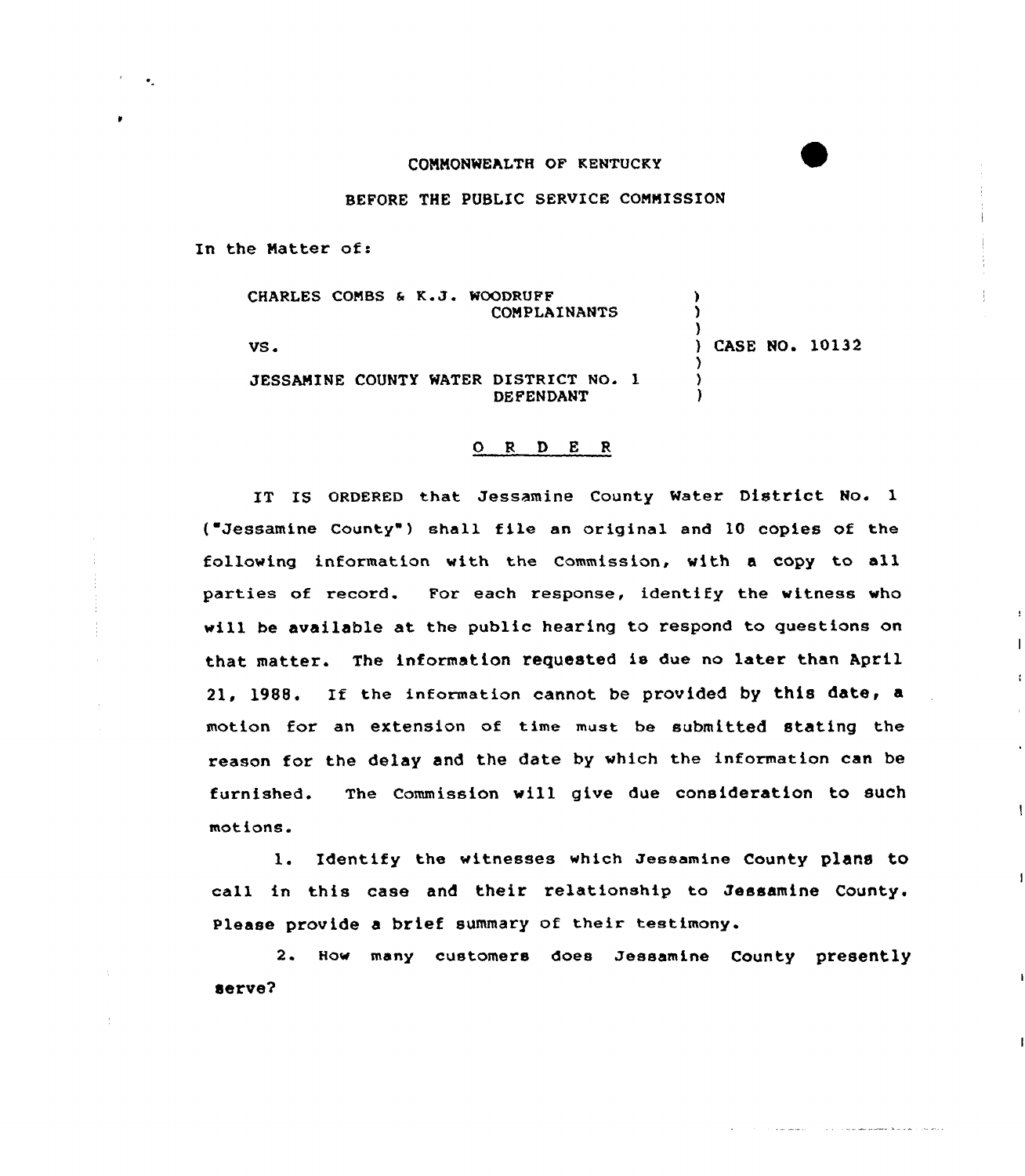3. How many of these customers are served by master meters?

<sup>4</sup> Of the customers served by a master meter, how many are residential customers (apartment buildings, trailer parks, multi-unit dwellings)? How many are commercial or industrial customers?

 $\ddot{\phantom{a}}$ 

5. Explain the purpose of Rule <sup>24</sup> in Jessamine County's existing tariff.

6. In its answer to the Commission's Order of January 25, 1988, Jessamine County states Rule <sup>24</sup> of its existing tariff, "prevent(s) a subsidy by othex customexs fox multiple unit customers with a single meter." Please explain.

7. Rule 24 of Jessamine County's existing tariff uses the term "housing units." Define "housing units."

8. To what extent does Jessamine County's interpretation of Rule 24 rely upon the Commission's Order dated July 11, 1986, in Case No. 9567, The Application Of Jessamine County Water District No. <sup>1</sup> For (1) <sup>A</sup> Certificate Of Public Convenience And Necessity, Authorizing And Permitting Said Water District To Construct Waterworks Distribution System improvements, Consisting Of An Elevated Storage Tank, With Pumping Station And Appurtenances And Approximately 3,000 Feet Of Water Transmission Lines; (2) Approval Of The Proposed Plan Of Financing Said Project; And (3) Approval Of Increased Water Rates Proposed To Be Charged By The District To Its Customers? To what extent does Jessamine County's interpretation of Rule <sup>24</sup> rely upon the letter (Attachment l) of June 2, 1986, sent to Parrot, Ely & Hurt by the Commission Staff?

9. How is the number of housing units determined7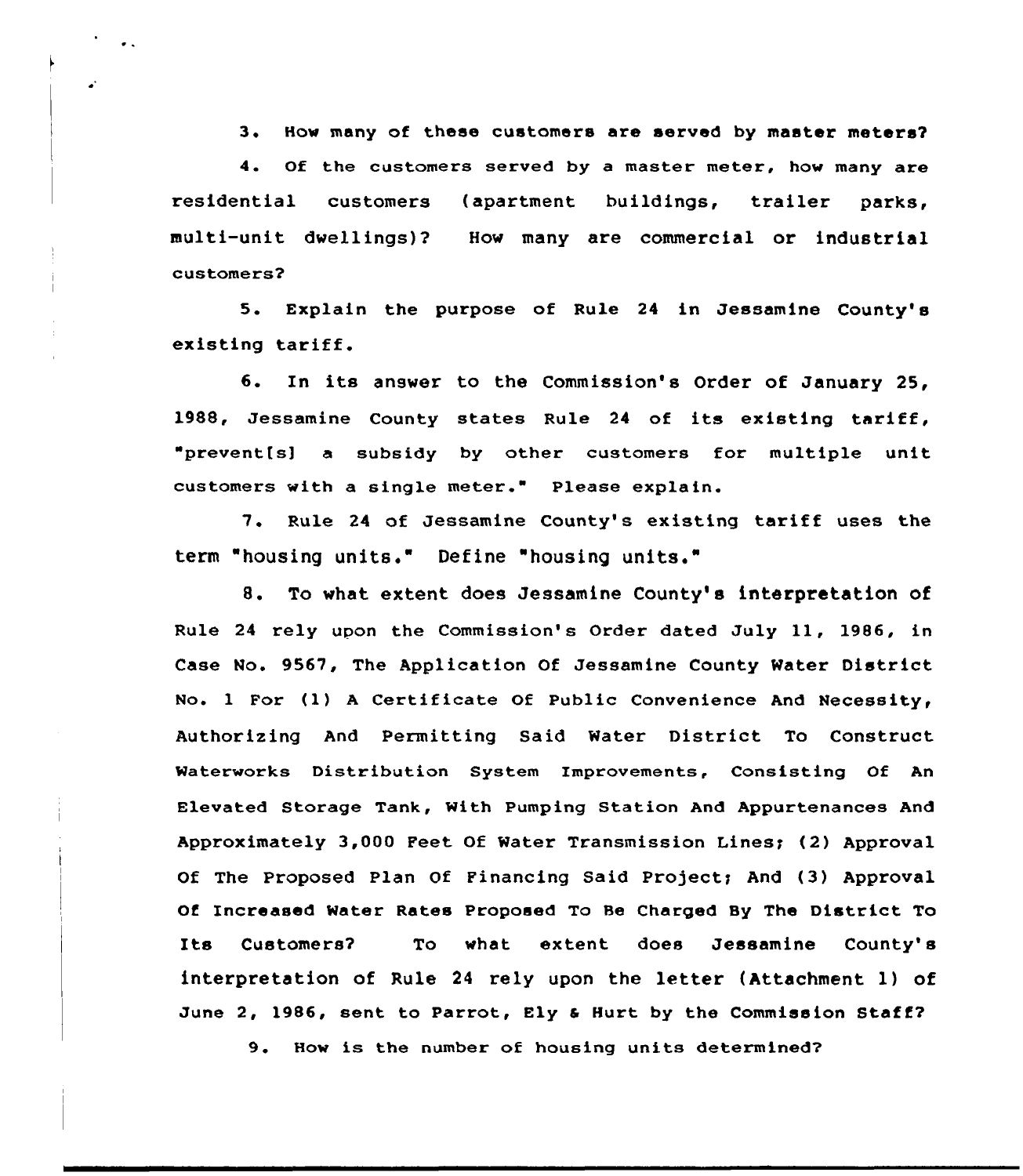10. Does Jessamine County attempt to determine if the units in a multi-unit structure served by a master meter are occupied? Why or why not?

11. Are customers informed as to the number of units for which they are being billed? How? If not, why not?

12. Provide the names and addresses of customers, if any, who have complained about Jessamine County's billing practices for master metered customers. Describe the nature and list the date of each complaint. What action was taken on each complaint? If any complaint was in writing, provide <sup>a</sup> copy of it.

13. Provide <sup>a</sup> copy of Jessamine County's contract(s) to provide water to 3003 Park Central Avenue.

14. What size water meter is used to serve 3003 Park Central Avenue?

15. What information about Jessamine County's tariffs, rules and regulations is provided to builders who are planning to build structures within Jessamine County's service area? When is it provided?

16. On February 19, 1988, Jessamine County filed a proposed amendment to its tariff. Why was this amendment filed'?

Done at Frankfort, Kentucky this 8th day of April, 1988.

ATTEST: PUBLIC SERVICE COMMISSION

Executive Director

 $\mathcal{L}$ 

 $\mathbf{z}^{\star}$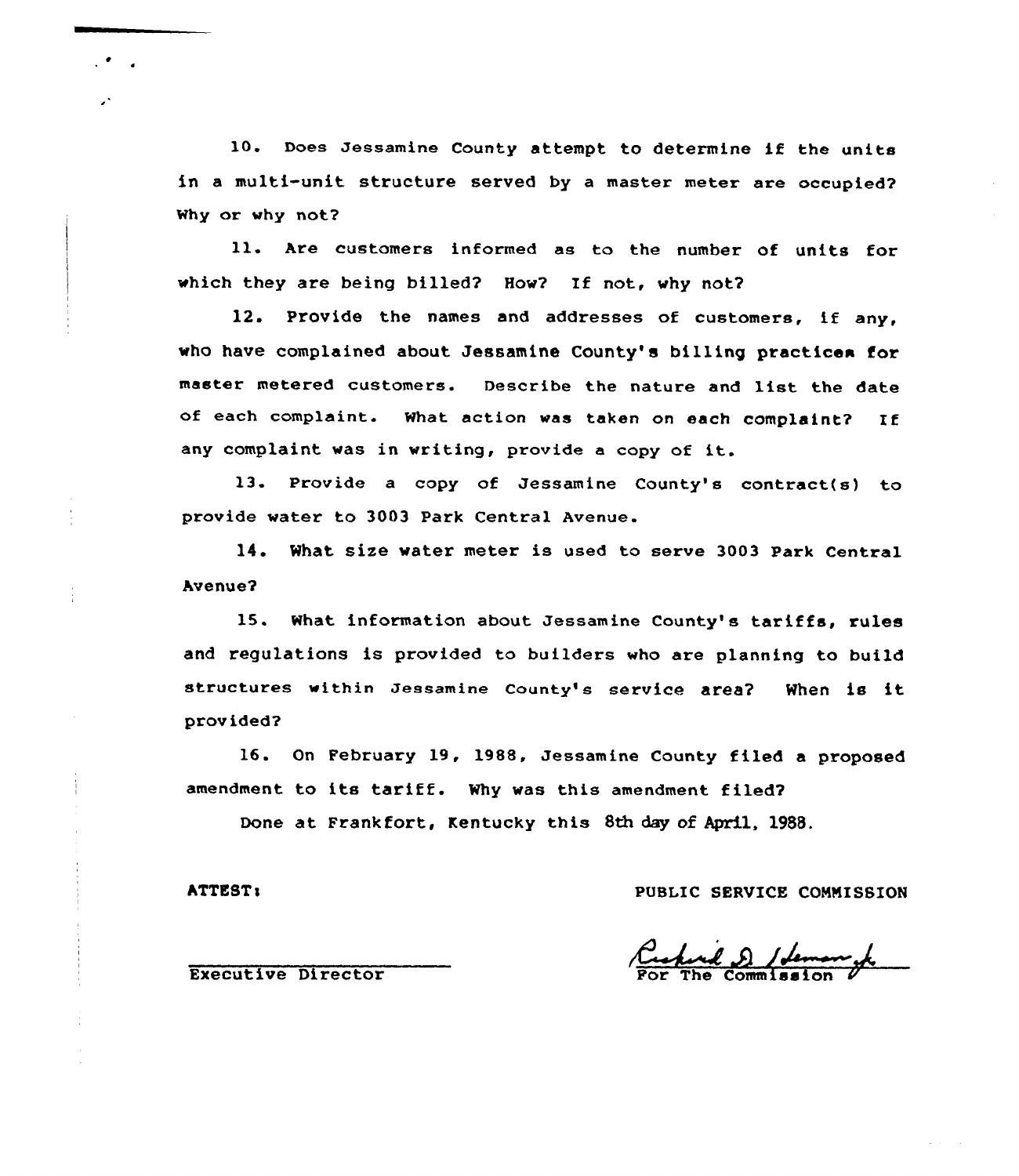

**COMMONWEALTH OF KENTUCKY PUBLIC SERVICE COMMISSION POST OFFICE BOX 615 FRANKFORT, KY. 40602** (502) 564-3940 Dune 2, 1986

Nr. Lyle Harmon Partot, Ely and Hurt, Engineers 620 Euclid Avenue P.O. Box 22738 Lexington, KY 40522

Dear Mr. Harmon:

REs Case No. 9557

hs we discussed after the hearing on Nay 28, 1986, I am enclosing copies of my billing analysis work papers which may be of help to you in preparing future billing analyses.

In Part A, Page 2, the usage and bills were taken from Ms. Blakeman's original vorksheec, chen divided into the various rate levels and totaled by rate level. These totals vere chen cransferred the first section on Part A, Page 1, and calculations made co adjust the usage so that the total gallons billed at each rate level could be determined. In the second section on this page the test, year rates were applied to determine the test year revenue which should have been generated. In these calculations, the 6- multi-unit customers were considered as single customers. The resulting revenue is within 1.3 percent of the test year revenue shown in the annual report.

Pages 4a and 4b of Part B lists each of the multi-unit customers and their actual test, year usage by month, along with the number of units served by each and the average monthly usage per unit. Pages 3b through 3g show actual average per unit usage added in the appropriate usage level and the offsetting single-customer usage removed from the larger usage levels. Page 3a is a summary of the above. Page <sup>2</sup> shows the adjustments made to the test year usage and bills used in Part A in order to determine the correct number of billing units and usage at each usage level under the current billing procedure. The adjusted bills and usage were then divided into the various rate levels.

Section 1, Page 1, shows calculations determining the total gallons to be billed at each rate level. Iq section 2, the current rates were applied to determine the. revenue that should be generated by current rates under the new billing procedure. As

Attachment 1